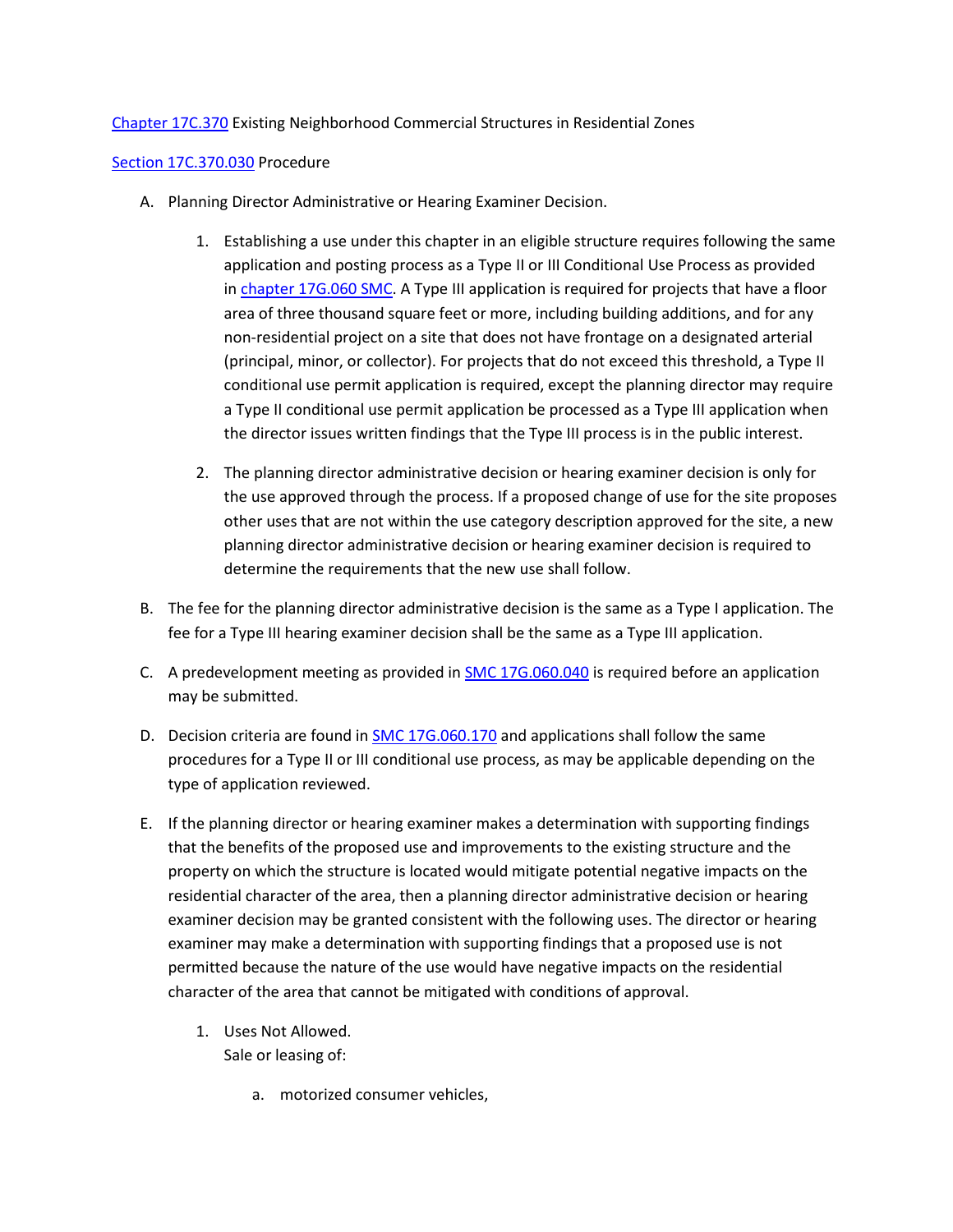- b. fire arms,
- c. weapons,
- d. marijuana.
- 2. Uses Allowed:
	- a. Office uses found in **SMC 17C.190.250;**
	- b. Retail sales and service uses found i[n SMC 17C.190.270;](https://my.spokanecity.org/smc/?Section=17C.190.270) and
	- c. Uses allowed within the RMF zone found in [SMC 17C.110.100.](https://my.spokanecity.org/smc/?Section=17C.110.100)
- F. Development and operation standards in addition to the base zone:
	- 1. The structure on the site must have been originally legally built to accommodate a nonresidential use and, at the time of application, its existing use must not be classified within the institutional use category as described in Article V o[f chapter 17C.190 SMC,](https://my.spokanecity.org/smc/?Chapter=17C.190) which may be converted under **SMC 17C.320.060**.
	- 2. Reserved.
	- 3. The site must be located within the RA, RSF, RTF, RMF, or RHD zones.
	- 4. The site size may not be expanded and the uses approved under this section may not expand onto surrounding sites beyond the site area existing on July 26, 2012. Any expansion of existing structures is subject to the current applicable development standards, except structures larger than five thousand square feet shall not be expanded. A planting of L2 see-through buffer as described by **SMC 17C.200.030** shall be required for any structural expansion or provision of additional off-street parking.
	- 5. Parking and loading requirements are specific to the use authorized by the hearing examiner or director and shall follow the standards in [chapter 17C.230 SMC](https://my.spokanecity.org/smc/?Chapter=17C.230) Parking and Loading for a Neighborhood Retail Zone (NR).
	- 6. Business operation hours shall be determined by the hearing examiner or director. Operational hours for non-residential uses operating later than ten p.m. and earlier than five a.m. will need to demonstrate that all off-site impacts will be fully mitigated.
	- 7. Drive though facilities are prohibited.
	- 8. Outdoor storage is prohibited. Outdoor seating areas and daytime display of merchandise is allowed.